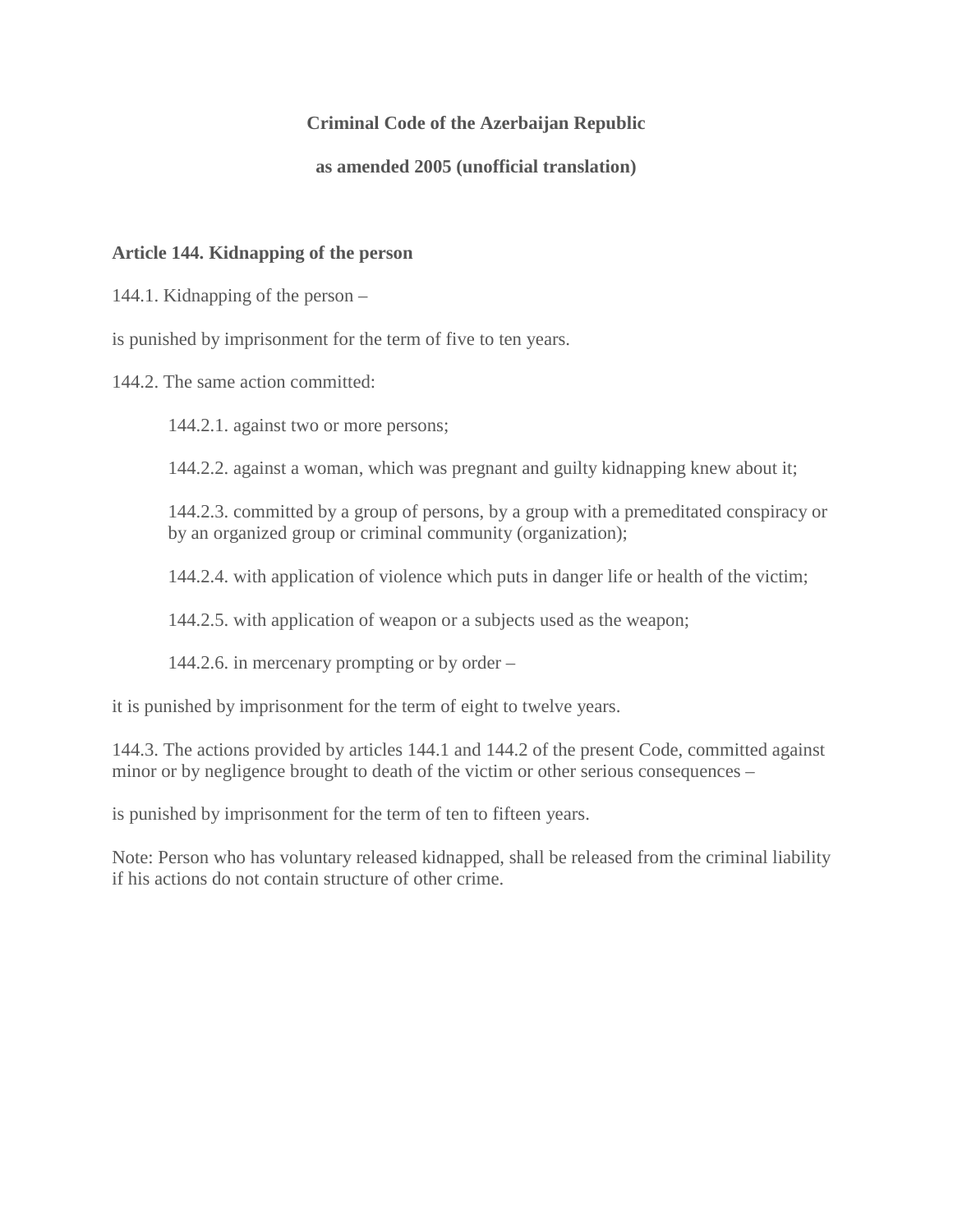#### **LAW**

#### **OF THE REPUBLIC OF AZERBAIJAN**

#### **ON**

#### **FIGHT AGAINST HUMAN TRAFFICKING**

#### *adopted June, 2005*

This law shall determine the legal and organizational grounds of prophylactics of human trafficking, fighting human trafficking in the Republic of Azerbaijan and legal status of victims of human trafficking, and shall regulate issues of protection of victims of human trafficking and rendering assistance to them.

#### **CHAPTER I. GENERAL PROVISIONS**

#### **Article 1. Basic definitions**

1.0. The following basic definitions are used in this Law:

1.0.1. *human trafficking* - involving, obtaining, storage, concealment, transportation, delivering or accepting of people (involving, obtaining, storage, concealment, transportation, delivering or accepting children for exploitation purposes shall be considered as human trafficking even if the means stipulated in this Article were not used) for exploitation purposes by using force or under the threat of force, by threat or other methods of compulsion, by means of theft, fraud, deception, abuse of possibility to influence or victim's weakness, or by providing or obtaining material and other boons, privileges or concession in order to get the consent of the person controlling another person;

1.0.2. *human exploitation* - forced labour (service), sexual exploitation, slavery, practices similar to slavery and dependence deriving from them, illegally extracting human organs and tissues, conducting illegal bio-medical research on a person, involving into illegal including criminal activity as well as other forms of exploitation of people (if human trafficking is conducted using means specified in Article 1.0.1, the consent of the victim of human trafficking to be subjected to exploitation shall not be taken into account);

1.0.3. *forced labour (service)* - illegally forcing a person to do certain work (to provide service);

1.0.4. *sexual exploitation* - using a person for prostitution, sexual slavery or production of pornographic materials, profiting from sexual exploitation of others;

1.0.5. *slavery* - carrying out powers in full or partially characteristic of the right to property over a person;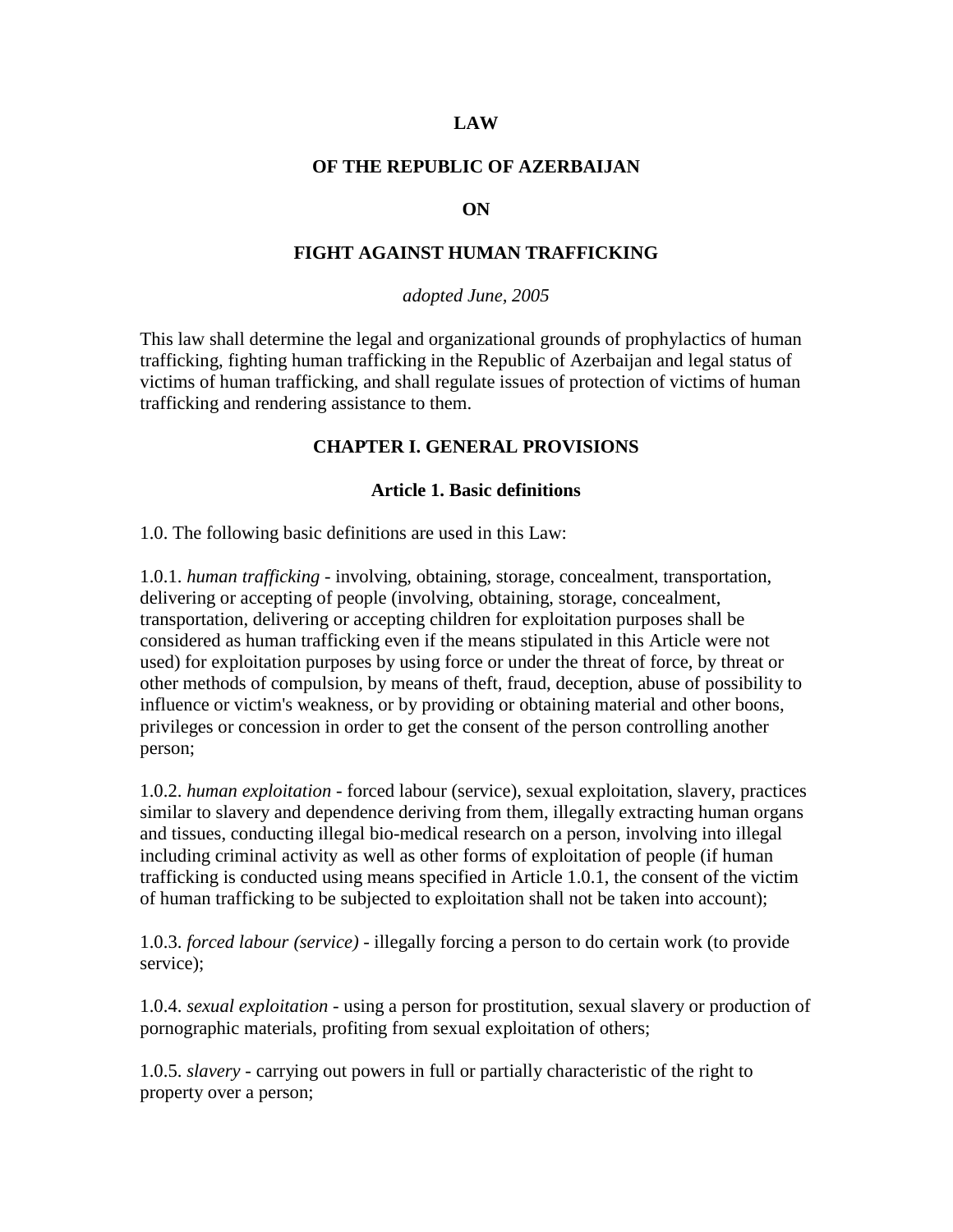1.0.6. *practices similar to slavery* - institutions and practices mentioned in Article 1 of "Supplementary Convention on the Abolition of Slavery, the Slave Trade, and Institutions and Practices Similar to Slavery" from 30 April 1956;

1.0.7. *human trafficker* - natural or legal person practicing any activity related to human trafficking;

1.0.8. *victim of human trafficking* - a person who suffered from human trafficking or whose suffering is assumed;

1.0.9. *child* - a person under 18;

1.0.10. *potential victims of human trafficking* - people practicing vagrancy or begging, those living outcast, immoral life, children who are abandoned, uncared-for, intentionally deviating from education, persons who depend on narcotics and psychotropic agents.

### **Article 2. Legislation on fighting human trafficking**

The legislation on fighting human trafficking consists of the Constitution of the Republic of Azerbaijan, international treaties to which the Republic of Azerbaijan is a party, this Law and other legislative acts of the Republic of Azerbaijan.

### **Article 3. Goals of fighting human trafficking**

3.1. Goals of fighting human trafficking consist of:

3.1.1. protection of an individual and society from any forms of human trafficking;

3.1.2. disclosure and prevention of human trafficking as well as elimination of its aftereffects.

3.2. The aforementioned goals shall be reached by means of:

3.2.1. disclosure and elimination of reasons of human trafficking and circumstances favouring to human trafficking;

3.2.2. reduction of the risk of converting individuals to victims of human trafficking;

3.2.3. restoration of rights of victims of human trafficking and their social rehabilitation.

### **Article 4. Main principles of fighting human trafficking**

4.0. The fight against human trafficking in the Republic of Azerbaijan is based on the following principles:

4.0.1. prevention of discrimination of victims of human trafficking in the society;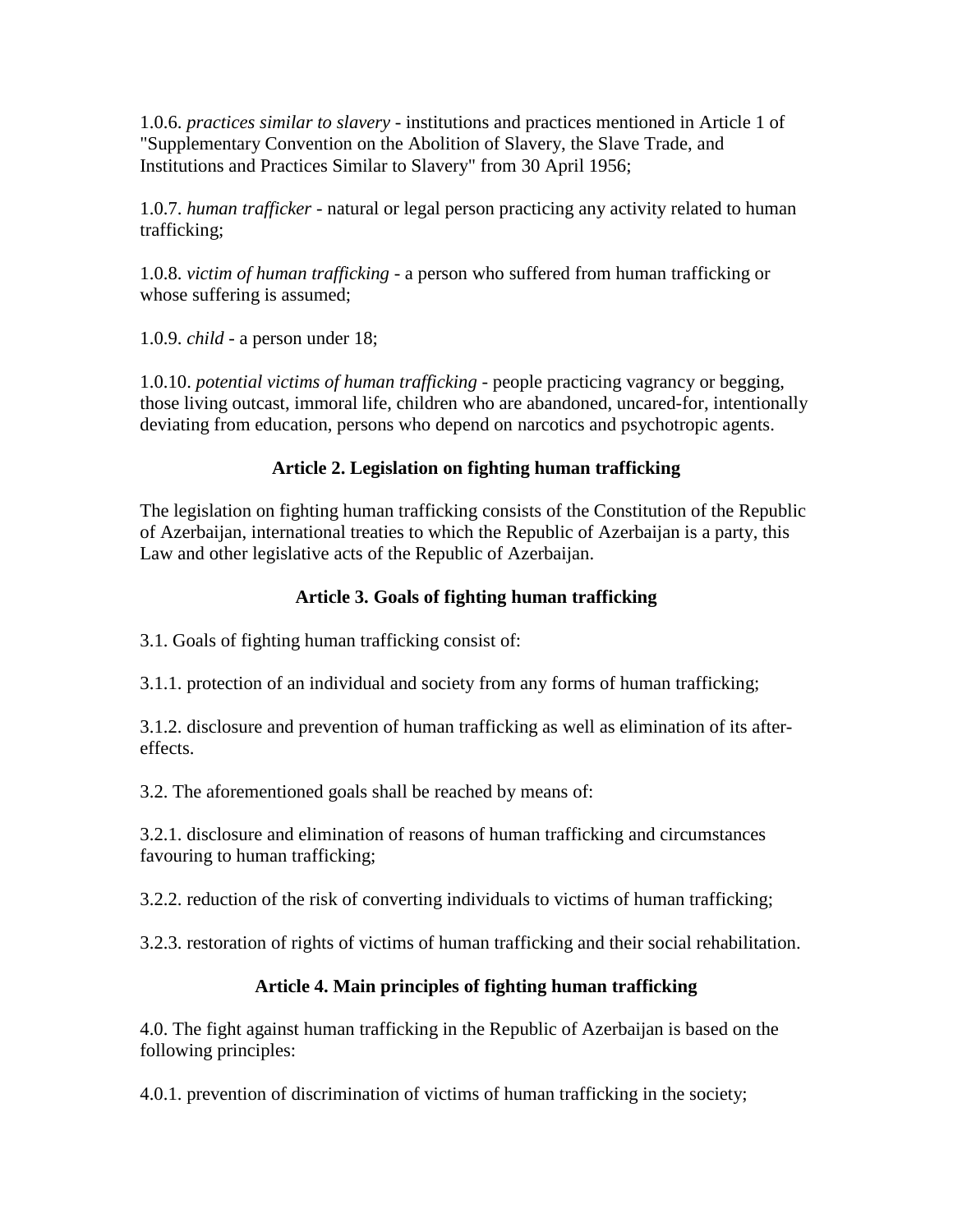4.0.2. ensuring security of victims of human trafficking and polite treatment with them;

4.0.3. inevitability of punishment for human trafficking;

4.0.4. implementation of prophylactic measures of legal, political, social-economic and organizational nature;

4.0.5. involving non-governmental organizations into the fight against human trafficking;

4.0.6. development of international cooperation in the field of fighting human trafficking.

## **CHAPTER II. ORGANIZATIONAL GROUNDS FOR FIGHTING HUMAN TRAFFICKING**

### **Article 5. Providing assistance to state bodies fighting human trafficking**

State and local self-governing bodies, officials, natural and legal persons shall provide assistance to the state bodies fighting human trafficking.

## **Article 6. National Action Plan for Fighting Human Trafficking**

6.1. National Action Plan for Fighting Human Trafficking in the Republic of Azerbaijan (hereinafter - "National Action Plan") approved by relevant body of executive power of the Republic of Azerbaijan shall aim at providing effective system that would enable mutual activity of relevant agencies in fighting human trafficking.

6.2. The National Action Plan shall provide for main duties, participation of various agencies (bodies of executive power, non-governmental organizations, international partners and other bodies) in their implementation and coordination of the activity of these agencies by National Coordinator and other activities in the field of fighting human trafficking.

6.3. With an aim to increase the effectiveness of the National Action Plan, including ensuring security of people and protection of information, participants of the National Action Plan base the execution of their duties on the principle of "possessing only necessary information". The application of this principle ensures that participants take part in the implementation of National Action Plan only within their powers and National Action Plan aims at providing effective protection against the exposure of participants to corruption and possibility of persons who committed a crime connected with human trafficking to have an influence on participants.

## **Article 7. National Coordinator on fighting human trafficking**

7.1. National Coordinator on fighting human trafficking (hereinafter - "National Coordinator") appointed by relevant body of executive power of the Republic of Azerbaijan is charge for the implementation of National Action Plan.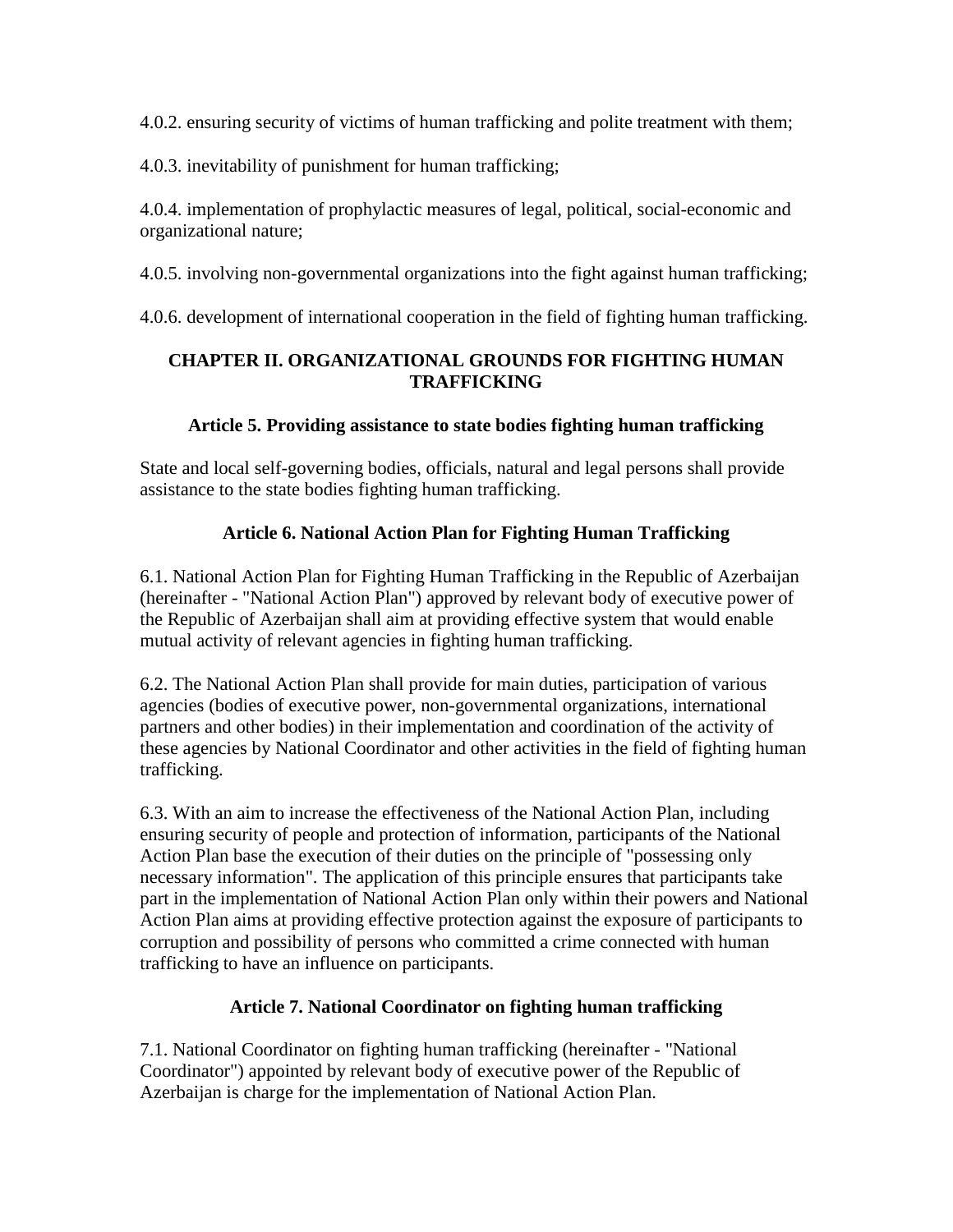7.2. The National Coordinator with an aim to establish common system of mutual cooperation of participants of National Action Plan and to ensure the exchange of information among those agencies shall coordinate the activity of these agencies.

7.3. The National Coordinator shall establish necessary contacts with bodies of security, border service, police, prosecutor's office, courts, other state bodies and nongovernmental organizations with an aim to carry out operation-search activity and criminal persecution in connection with the crimes connected with human trafficking more effectively.

7.4. The functions of the National Coordinator shall be determined by the National Action Plan.

7.5. The National Coordinator shall submit annual communication on fighting human trafficking in the Republic of Azerbaijan to relevant body of executive power of the Republic of Azerbaijan, Milli Mejlis (Parliament) of the Republic of Azerbaijan and commissioner for human rights of the Republic of Azerbaijan (Ombudsman).

### **Article 8. Special police agency on fighting human trafficking**

8.1. Special police agency under relevant body of executive power of the Republic of Azerbaijan shall be established with an aim to effectively implement the duties stipulated in National Action Plan, ensure security of victims of human trafficking, provide professional assistance to them, collect in one centre and protect the information in the field of fighting human trafficking, have the fight against human trafficking conducted by the professional especially trained employees of police and police agency supplied with necessary equipment.

8.2. Special police agency shall along with determination and protection of victims of human trafficking carry out within its powers operation-search activity and criminal persecution on crimes connected with human trafficking. When having investigation on criminal cases concerning human trafficking, the unified information database shall be established for the registration and usage of the collected information. Special police agency on fighting human trafficking shall be subordinate directly to the National Coordinator.

8.3. The employees of special police agency shall be recruited based on transparency, taking into account whether they are fit for the service in special police agency on fighting human trafficking from the perspective of personal qualifications, professional development, educational level and psychological tenacity along with other criteria. The employees recruited on service for special police agency shall be trained on the following issues:

8.3.1. An acquisition of information, documents and other articles from the victims of human trafficking and other sources in the order provided for by the legislation, analyzing and submitting them as evidences.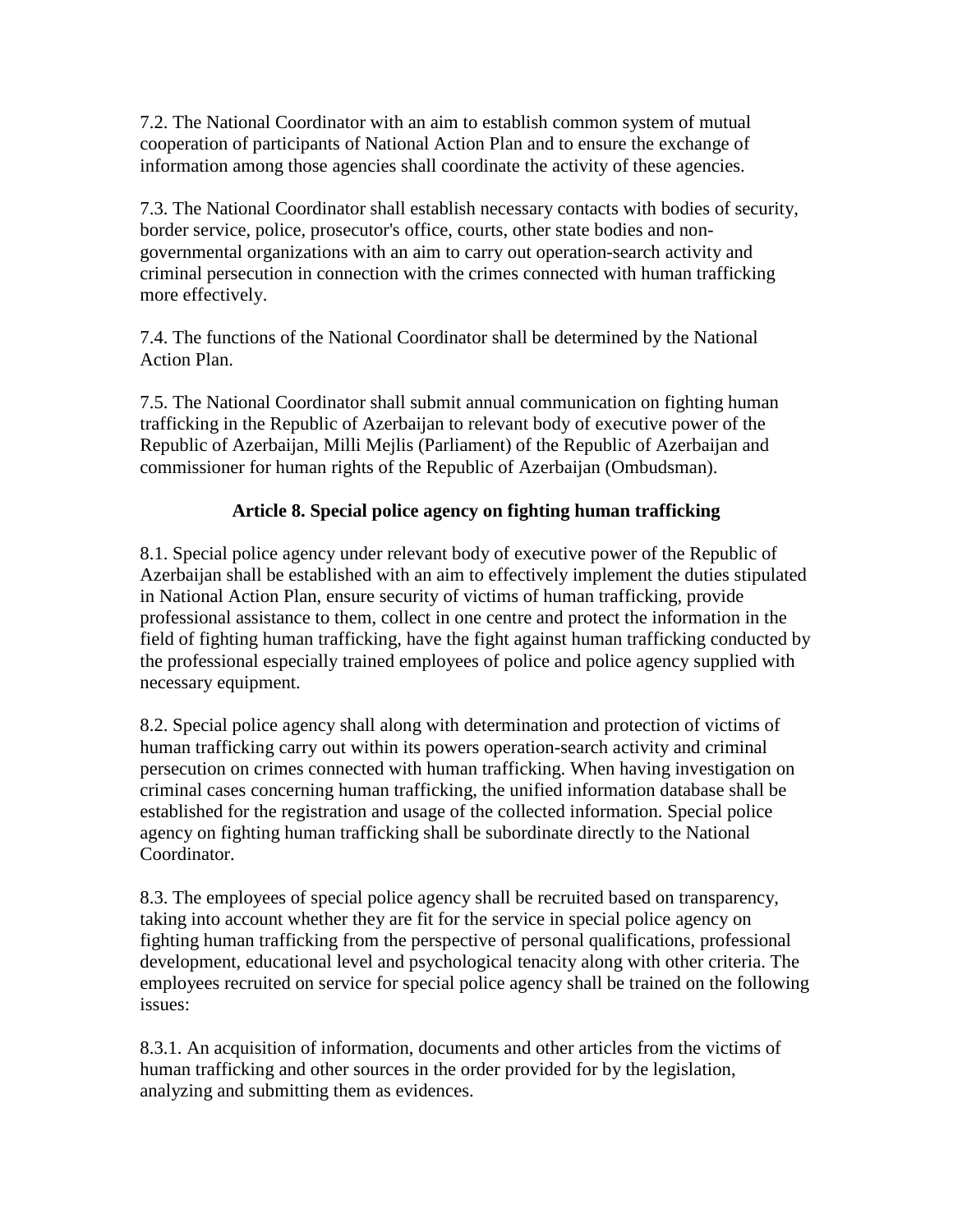8.3.2. Methods of determination of victims of human trafficking;

8.3.3. Usage of certain observation methods and technical means;

8.3.4. Rules of treatment with victims of human trafficking.

8.4. If there is an assumption that a person is suffering from human trafficking or if other bodies discover perpetration or preparation of a crime connected with human trafficking, special police agency shall be immediately kept informed about it, respective documents shall be submitted to the agency and necessary assistance shall be provided.

8.5. Law-enforcement bodies fighting against human trafficking shall determine their employees who shall act as liaisons with an aim to ensure mutual contacts with special police agency and be trained in human trafficking.

#### **Article 9. Duties of state bodies in the field of fighting human trafficking**

9.1. The body of relevant executive power of the Republic of Azerbaijan shall conduct the fight against human trafficking by means of preventing crimes, connected with human trafficking and organized crime, on human trafficking, discovering and eliminating them.

9.2. If citizens of the Republic of Azerbaijan who became victims of human trafficking are beyond the boundaries of the Republic of Azerbaijan, the body of relevant executive power of the Republic of Azerbaijan shall carry out protection of their rights and interests. Diplomatic representations and consulates of the Republic of Azerbaijan abroad within their powers and in accordance with the legislation of a host nation shall provide thorough assistance to the bodies fighting against human trafficking.

9.3. The body of relevant executive power of the Republic of Azerbaijan shall conduct the fight against human trafficking by means of determining contacts of transnational organized criminal groups with human traffickers, preventing transnational organized criminal groups dealing with human trafficking, disclosing them and eliminating them.

9.4. The bodies of relevant executive power of the Republic of Azerbaijan shall conduct the fight against human trafficking by means of disclosing and eliminating a slip across state and customs borders of the Republic of Azerbaijan by human traffickers, a slip of state and customs borders of the Republic of Azerbaijan by victims of human trafficking, and preventing such acts.

9.5. The body of relevant executive power of the Republic of Azerbaijan shall prepare proposals on social rehabilitation of victims of human trafficking and submit them to the body of relevant executive power of the Republic of Azerbaijan.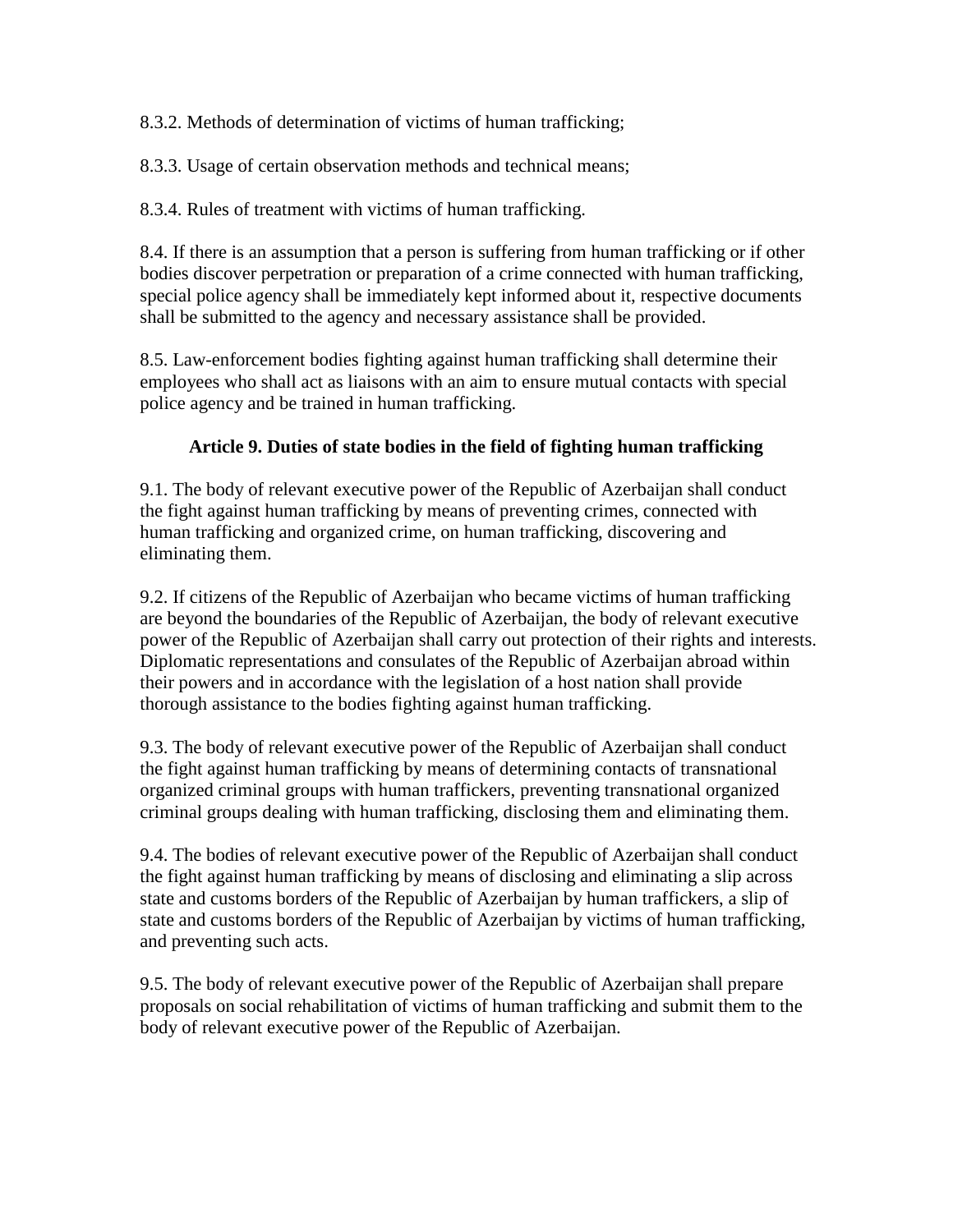9.6. The body of relevant executive power of the Republic of Azerbaijan shall prepare and conduct programs on medical assistance including psychological assistance to victims of human trafficking and the plans of complex of measures.

9.7. The body of relevant executive power of the Republic of Azerbaijan shall provide for courses in educational curriculum of educational institutions directed at prophylactics and prevention of human trafficking, and prepare educational programs for preparation of specialists in the field of fighting human trafficking.

### **Article 10. Cooperation with non-governmental organization in the field of preventing human trafficking**

10.1. State bodies shall cooperation with non-governmental organization in the field of preventing human trafficking.

10.2. Non-governmental organization operating in the field of preventing human trafficking shall be attracted for enlightenment work with potential victims of human trafficking, organization of activity of special institutions for victims of human trafficking, provision of legal aid to victims of human trafficking and their social rehabilitation.

10.3. The body of relevant executive power of the Republic of Azerbaijan can provide grants by determining the needs together with the National Coordinator for the purposes stipulated in Article 10.2 of the present Law.

## **CHAPTER III. PROPHYLACTICS OF HUMAN TRAFFICKING**

### **Article 11. Organizing human trafficking prophylactics**

11.1. Prophylactics of human trafficking is organized based on a system of special activities in the framework of various state programs.

11.2. A system of activities on prophylactics of human trafficking shall include the following:

11.2.1. conducting research on the prevention of human trafficking, particularly on gender aspects;

11.2.2. preparing and implementing programs aimed at solving social problems that lead to human trafficking;

11.2.3. strengthening legal and social protection of women and children;

11.2.4. involving potential victims of human trafficking into the labour of public use and ensuring their employment;

11.2.5. encouraging entrepreneurs to hire persons who suffered from human trafficking;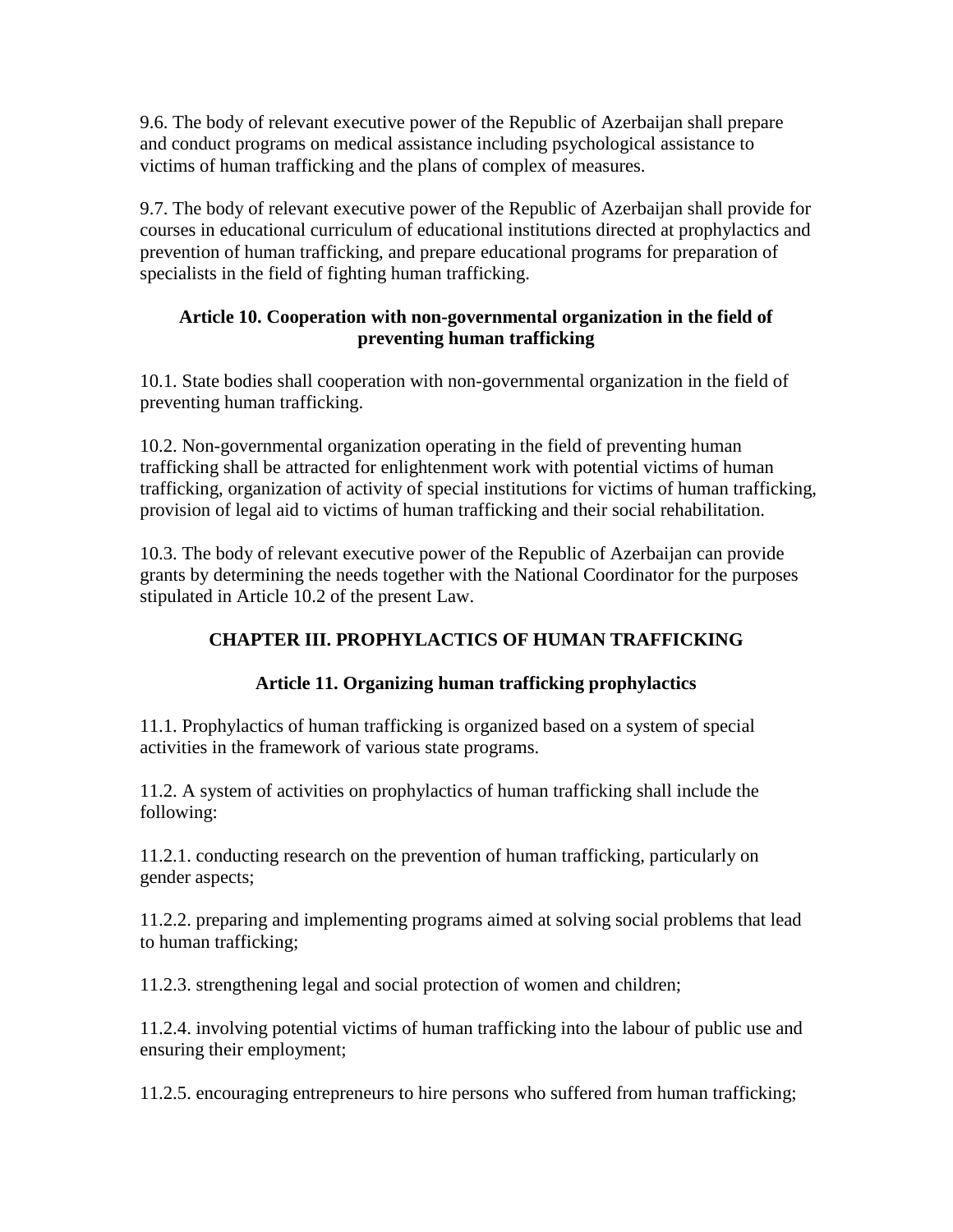11.2.6. establishing propaganda and educational work among potential victims of human trafficking, informing them of the dangers awaiting the victims of human trafficking, on protection measures provided by the government and on administrative, criminal law and other measures on fighting human trafficking implemented by the government;

11.2.7. establishing a system of social, legal, pedagogical and other measures directed at discovering and eliminating reasons and grounds leading to children being abandoned or uncared-for and effectively using them;

11.2.8. discovering children deviating from education, upbringing them and taking measures to provide them with education;

11.2.9. preparing and implementing special programs within educational institutions, orphanages, boarding schools and other bodies and institutions carrying out prophylactics of abandonment and delinquencies of minors;

11.2.10. organizing specialized educational courses for the personnel of the bodies fighting human trafficking.

### **CHAPTER IV. SOCIAL REHABILITATION AND PROTECTION OF THE VICTIMS OF HUMAN TRAFFICKING**

### **Article 12. Special institutions for the victims of human trafficking**

12.1. The following special institutions shall be established for the protection of the victims of human trafficking:

12.1.1. temporary shelters for the victims of human trafficking;

12.1.2. assistance centres for the victims of human trafficking.

12.2. All services performed in the special institutes shall be free of charge. Special institutes shall not provide any paid services.

12.3. Establishment of special institutions, funding them, their activity as well as rules of control over their activity shall be determined by relevant body of executive power of the Republic of Azerbaijan.

## **Article 13. Temporary shelters for accommodating the victims of human trafficking**

13.1. Temporary shelters for accommodating the victims of human trafficking (hereinafter "shelters") shall be created to provide the victims of human trafficking with decent living conditions, to ensure their security, to provide them with food and medicine, first medical aid, psychiatric, social and legal assistance. The victims of human trafficking shall have the possibility to make phone calls and to use translator's services in shelters. Separate areas shall be allocated for confidential conversations.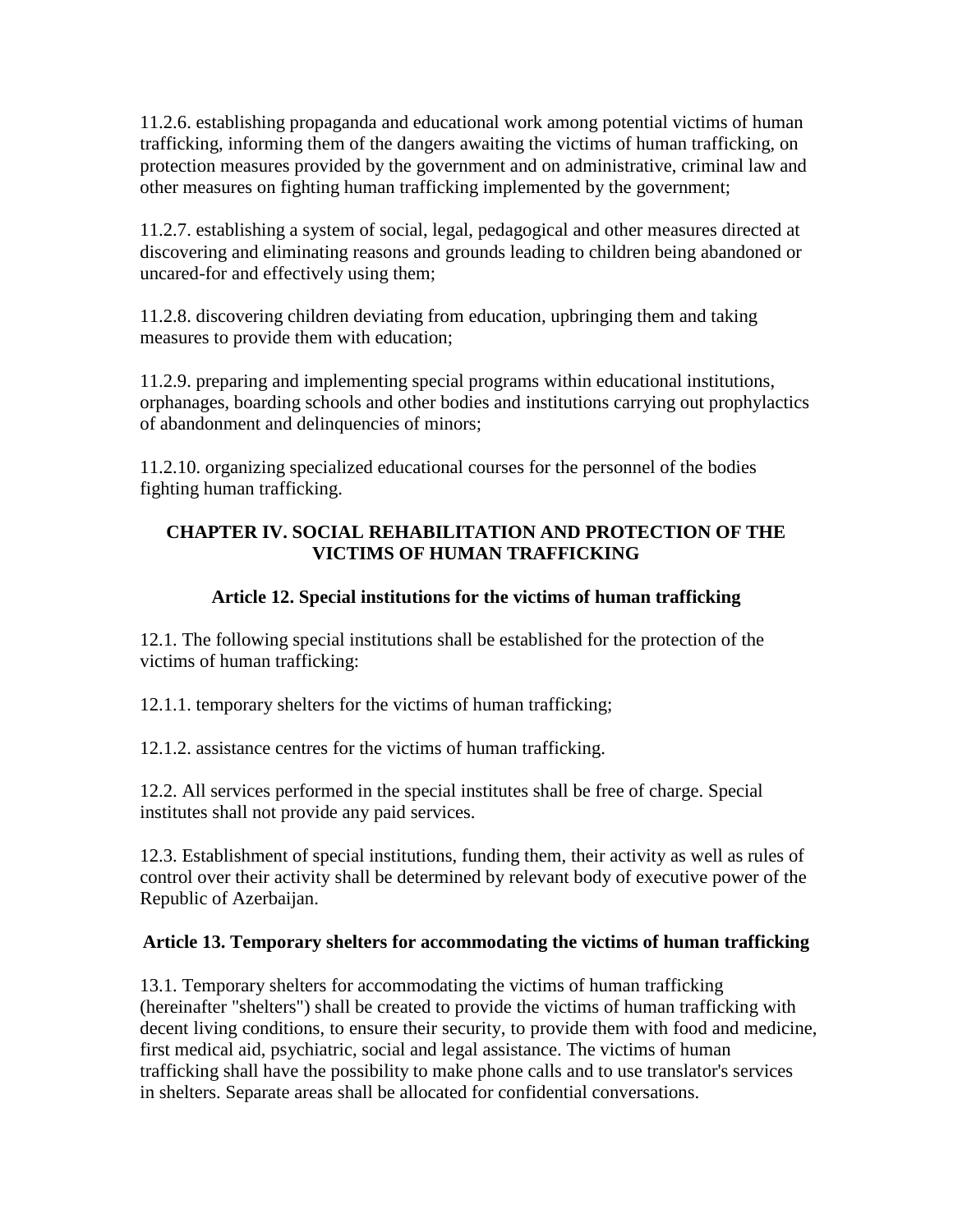13.2. Anonymity of the personality of the victims of human trafficking shall be guaranteed in shelters and without their permission no information about them shall be passed to bodies carrying out criminal persecution or other state bodies.

13.3. A shelter shall be provided to the victim of human trafficking on the basis of his/her request within 30 days regardless his/her behaviour, desire to collaborate with the bodies carrying out criminal persecution and to testify against human traffickers.

13.4. The period for sheltering can be prolonged on the basis of the motion by special police agency or the victim of human trafficking. In all cases prolongation of the period of accommodating in a shelter and providing a shelter shall be conducted with the consent of the victim of human trafficking.

13.5. Providing a shelter for children who are victims of human trafficking and keeping them there shall be conducted in accordance with Article 16 of the present Law.

### **Article 14. Assistance centres for the victims of human trafficking**

14.1. Assistance centres for the victims of human trafficking (hereinafter "assistance centres") shall be created to give explanations to the victims on current administrative and legal procedures on protection of their rights and interests, to provide medical, psychological and other necessary assistance and to socially rehabilitate the victims of human trafficking.

14.2. Anonymity of the personality of the victims of human trafficking shall be guaranteed in assistance centres and without their permission no information about them shall be passed to bodies carrying out criminal persecution or other state bodies. If the victims of human trafficking are children, guardianship and trusteeship body and the Commission on issues of minors and protection of their rights shall be immediately informed about them.

14.3. An assistance in assistance centres shall be provided to any individuals presenting themselves as a victim of human trafficking on the basis of their request regardless their behaviour, desire to collaborate with the bodies carrying out criminal persecution and to testify against human traffickers.

14.4. If it is assumed in the assistance centres that an individual is a victim of human trafficking, measures shall be taken to accommodate the individual in a shelter in accordance with Article 13 of the present Law.

### **Article 15. Social rehabilitation of the victims of human trafficking**

15.1. Social rehabilitation of the victims of human trafficking shall be conducted to reintegrate the victims of human trafficking in society, returning them to normal life style and it shall provide for legal assistance to them, continuation of their education, taking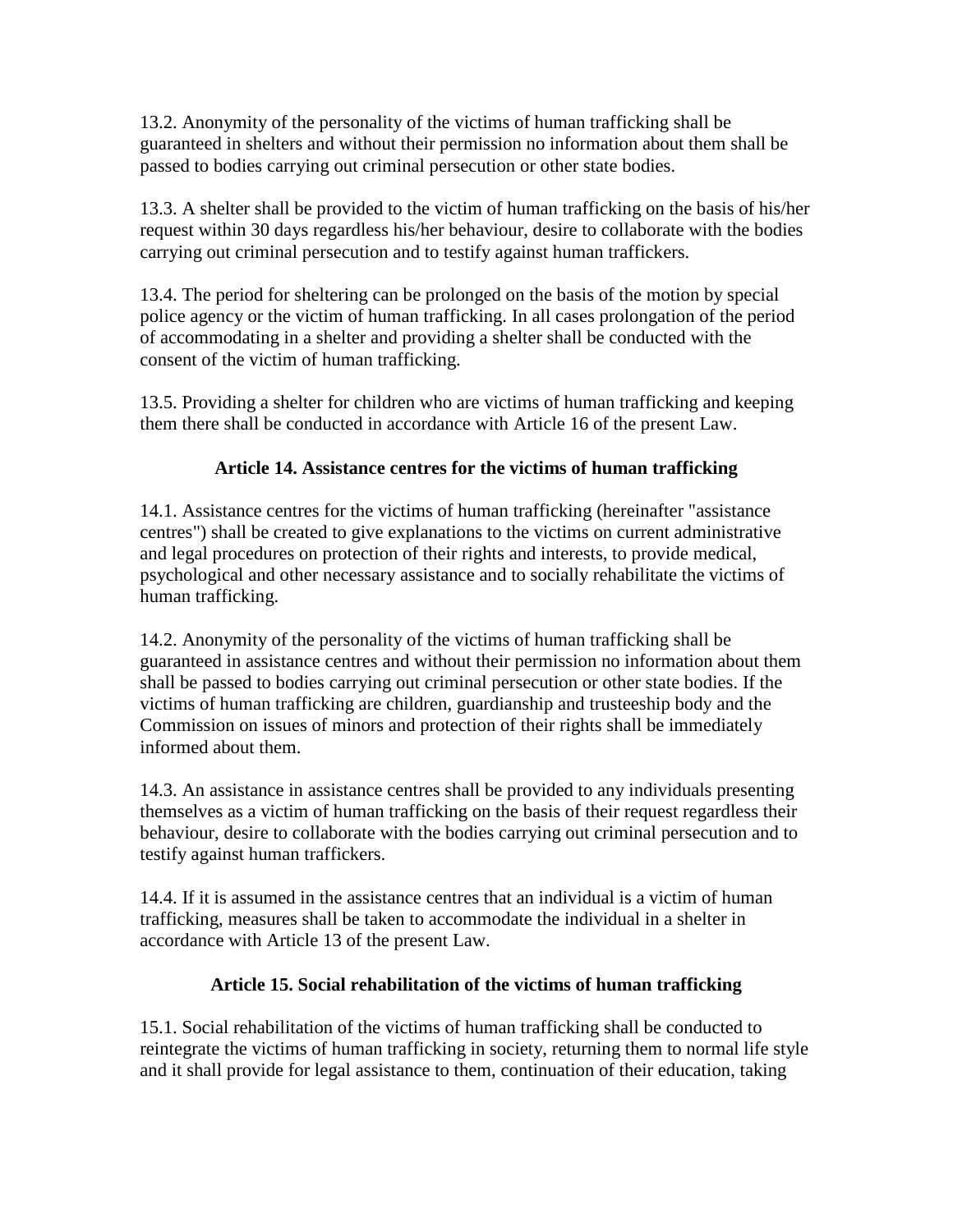measures on psychological, medical and professional rehabilitation, providing them with job and premises to live.

15.2. While conducting a social rehabilitation of the victims of human trafficking it is prohibited to put any limitations to their human rights and rights of a citizen provided for by the Constitution, laws of the Republic of Azerbaijan and international treaties to which the Republic of Azerbaijan is a party, or to apply rehabilitation measures against their will.

15.3. While conducting a social rehabilitation of the victims of human trafficking, age, sex and needs of the victims, particularly children, of human trafficking including needs for shelter, education and care shall be taken into account.

15.4. The social rehabilitation of the victims of human trafficking shall be funded by state budget of the Republic of Azerbaijan and other sources provided for by the legislation of the Republic of Azerbaijan.

15.5. The rules of implementation of social rehabilitation of the victims of human trafficking shall be determined by relevant body of executive power of the Republic of Azerbaijan.

#### **Article 16. Assisting children who became a victim of human trafficking**

16.1. When assisting the child who became a victim of human trafficking his/her interests shall be favoured, and all measures for protecting rights and lawful interests of the child shall be taken into account in accordance with the Law of the Republic of Azerbaijan "On Rights of the Child", UN Convention on Rights of the Child, as well as other laws and international treaties to which the Republic of Azerbaijan is a party.

16.2. Shelters and assistance centres shall immediately inform guardianship and trusteeship body and the Commission on issues of minors and protection of their rights about the child who became a victim of human trafficking. Guardianship and trusteeship body and the Commission on issues of minors and protection of their rights shall take measures for the protection of rights and interests of the child in accordance with the legislation of the Republic of Azerbaijan.

16.3. If it is impossible to determine the exact age of the person who is being accepted for a shelter and if there is an assumption that the person is under 18, he/she shall be considered as a child. The children shall remain in shelters for 60 days. The period for sheltering can be prolonged on the basis of the motion of the special police agency, guardianship and trusteeship body or the Commission on issues of minors and protection of their rights. When accommodating children in shelters and prolonging sheltering period an opinion of children above 10 shall be asked about it and taken into account.

16.4. As a rule, children shall be sheltered separately. Taking into account interests of the child, he/she can also be accommodated together with the parents (except the cases when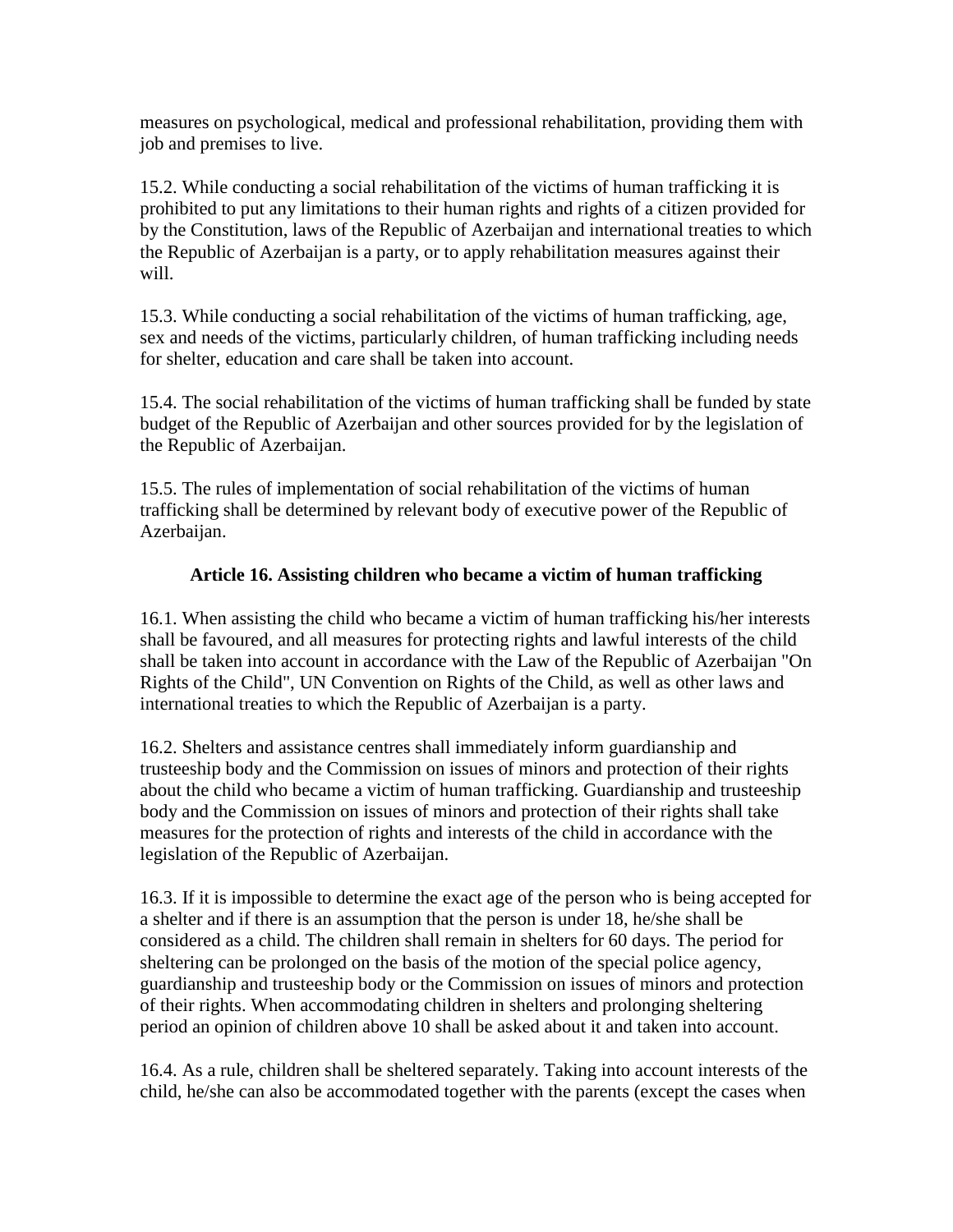there is an assumption that the parents are the reason for the child to become the victim of human trafficking) or other individuals who can have positive influence on the psychological condition of the child.

16.5. The children accommodated in shelters shall have a possibility to continue their education and to contact their parents (except the cases when there is an assumption that the parents are the reason for the child to become the victim of human trafficking).

16.6. If a child who became a victim of human trafficking is not aware of his parents' whereabouts or is deprived of parental care, state bodies fighting human trafficking shall take measures to search the parents or to determine guardianship and trusteeship body. Social protection of such children shall be provided in accordance with the laws of the Republic of Azerbaijan on "Social protection of orphans and children deprived of parent's care."

16.7. The social rehabilitation of the children who became victims of human trafficking shall be conducted based on the specially prepared programs being guided by Article 15.4 and 16.1 of the present Law as well as provisions of legislation of the Republic of Azerbaijan on prophylactics of abandonment and delinquencies of minors.

#### **Article 17. Measures on providing assistance to the victims of human trafficking and their protection**

17.1. On the basis of an address of the body carrying out criminal persecution, state bodies, within their powers, and shelters and assistance centres, within their functions, shall provide assistance to the victims of human trafficking.

17.2. Individuals who suffered from human trafficking shall receive an allowance during their reintegration period in the amount determined by the relevant body of executive power from state budget and other sources in accordance with the legislation of the Republic of Azerbaijan.

17.3. By the decision of a court or other body of criminal persecution an access to the information about the personality of the person who suffered from human trafficking kept at information-inquiry services and information-data funds shall be suspended.

17.4. Dissemination of information which is a private or a family secret of the victims of human trafficking shall lead to a responsibility in accordance with the legislation of the Republic of Azerbaijan. The information that represents a danger to life and health of the victim of human trafficking, his/her close relatives as well as individuals assisting in fighting human trafficking shall be considered confidential and its dissemination is prohibited.

17.5. Illegally collecting confidential information about the victim of human trafficking or about security measures applied with regard to him/her or intentionally disseminating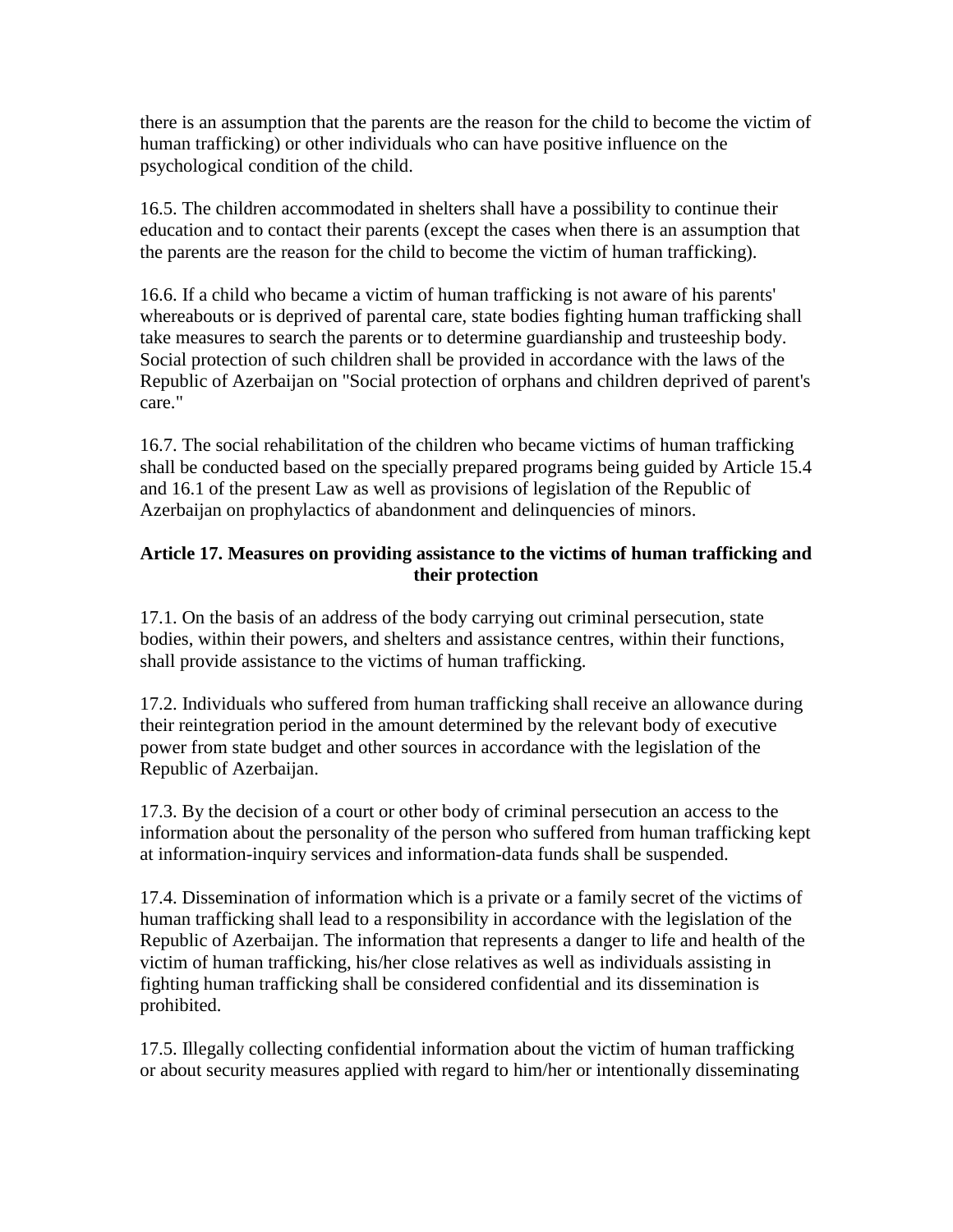this information shall lead to responsibility in accordance with the legislation of the Republic of Azerbaijan.

17.6. Legal persons carrying out international shipping operations, transportation organizations, owners or operators of means of transportation shall take measures on enlightening passengers about the danger of human trafficking, checking whether citizens possess documents for entering (leaving) the territory of the relevant state, to refuse in providing transportation services in case of absence of these documents.

17.7. Individuals who suffered from human trafficking shall be free from civil, administrative and criminal responsibility for acts committed under compulsion or instigation as a direct result of being in a condition of the victim of human trafficking in the order and under circumstances provided for by the legislation of the Republic of Azerbaijan.

17.8. Foreigners or stateless persons who became the victims of human trafficking shall have protection and assistance equal to that of citizens of the Republic of Azerbaijan.

#### **Article 18. Ensuring security of individuals who suffered from human trafficking**

18.1. Ensuring security of individuals who suffered from human trafficking shall be carried out in accordance with the Law of the Republic of Azerbaijan "On state protection of individuals participating in criminal procedure". An employee of the body that carries out criminal procedure shall notify the person who suffered from human trafficking about the possibilities of ensuring the security and protection measures which are applied.

18.2. Security measures applied with regard to persons who suffered from human trafficking shall continue till the danger is completely past including preliminary investigation about crimes connected with human trafficking, court examination, as well as the period after declaring the final decision of the court.

18.3. False names can be used with an aim to ensure anonymity of the personality of persons who suffered from human trafficking.

#### **Article 19. Responsibility of diplomatic representatives and consular services in assisting and protecting victims of human trafficking**

19.1. Diplomatic representatives and consular services of the Republic of Azerbaijan abroad, within their powers and in conformity with the legislation of the host nation, shall perform the activity aiming to protect the rights and interests of citizens of the Republic of Azerbaijan who became a victim of human trafficking and assist in their return to the territory of the Republic of Azerbaijan.

19.2. If identification documents of a citizen of the Republic of Azerbaijan are lost or if it is impossible to get these documents back from human traffickers, then diplomatic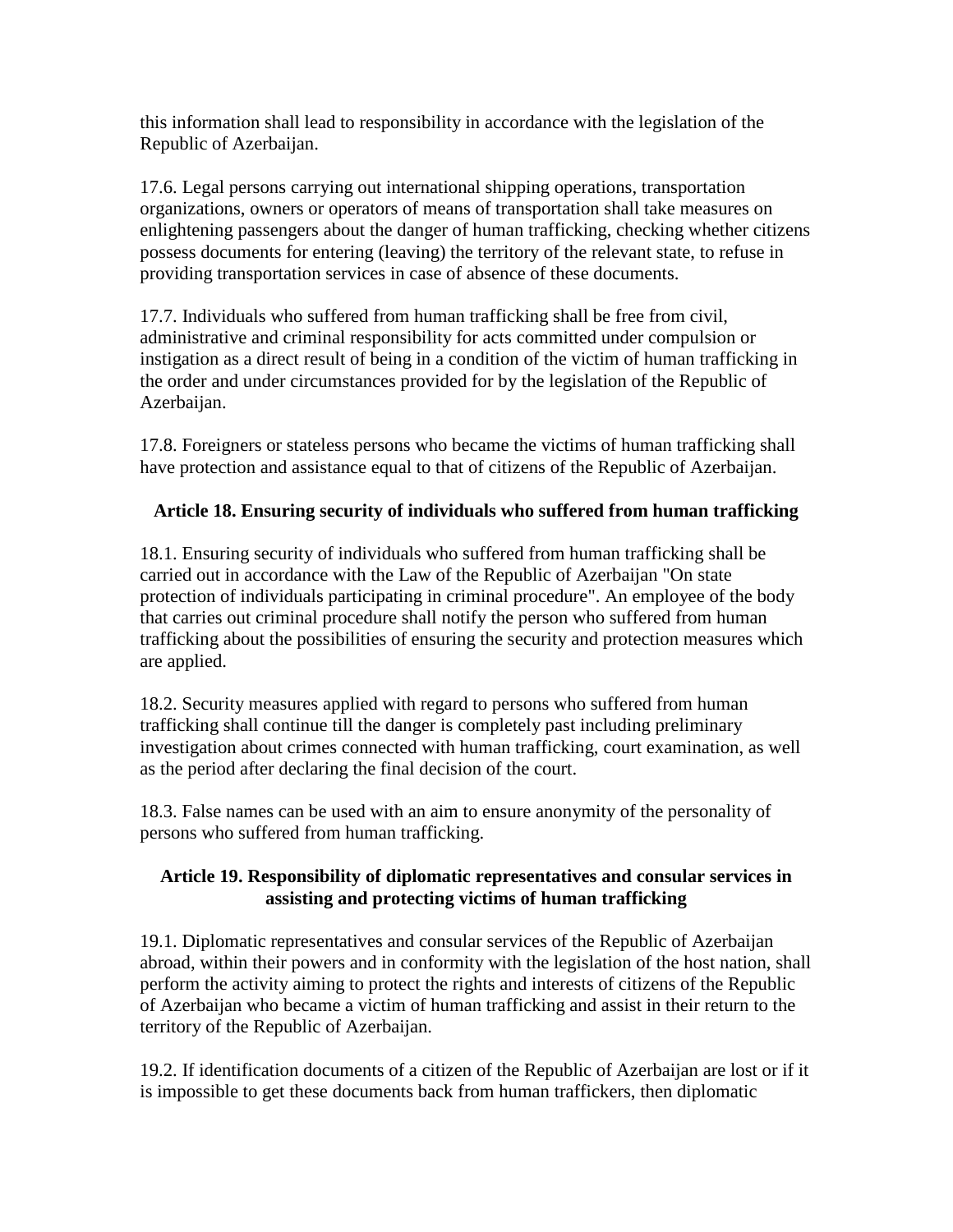representatives and consular services of the Republic of Azerbaijan together with the relevant body of executive power of the Republic of Azerbaijan, shall shortly provide such citizens with a document allowing a return to the Republic of Azerbaijan.

#### **Article 20. Repatriation of foreigners and stateless persons who became victims of human trafficking**

20.1. If a foreigner or stateless person is considered as a person who suffered from human trafficking, deportation in administrative order from the territory of the Republic of Azerbaijan for a period of 1 year shall not be applied to them.

20.2. When the period mentioned in Article 20.1 of the present Law is over, but a foreigner or a stateless person assists the body of criminal persecution with criminal cases regarding human trafficking, deportation in administrative order from the territory of the Republic of Azerbaijan shall not be applied to them unless criminal persecution comes to an end.

20.3. Deportation in administrative order from the territory of the Republic of Azerbaijan shall not be applied to children who became victims of human trafficking. Return of children who became victims of human trafficking to their countries or parents shall be allowed only if there is no assumption that the child will again became the victim of human trafficking. When working on the issue of return of children who became victims of human trafficking to their countries or parents, an opinion of children above 10 shall be asked about the issue and taken into account.

20.4. If the victim of human trafficking wishes to leave the territory of the Republic of Azerbaijan, an assistance in providing him/her with relevant documents, covering travel and other necessary expenses shall be provided and recommendations on reducing a risk of becoming a victim of human trafficking in the country of destination shall be given.

20.5. A foreigner or a stateless person who became victim of human trafficking in the order provided for by the relevant legislation of the Republic of Azerbaijan can address the relevant state bodies for obtaining the right to live in the Republic of Azerbaijan within the period mentioned in Article 20.1 of the present Law. When dealing with such an address cooperation of the victim of human trafficking with the body of criminal persecution, physical and moral torments that the victim of human trafficking suffered, the period of being the victim of human trafficking as well as a risk of becoming again the victim of human trafficking once repatriated to his/her own country or persecution by human traffickers shall be taken into account.

20.6. A foreigner or a stateless person who is a victim of human trafficking and whose identity is impossible to establish can not be granted a right to live in the Republic of Azerbaijan. Measures on deportation of this person from the territory of the Republic of Azerbaijan in administrative order shall be taken.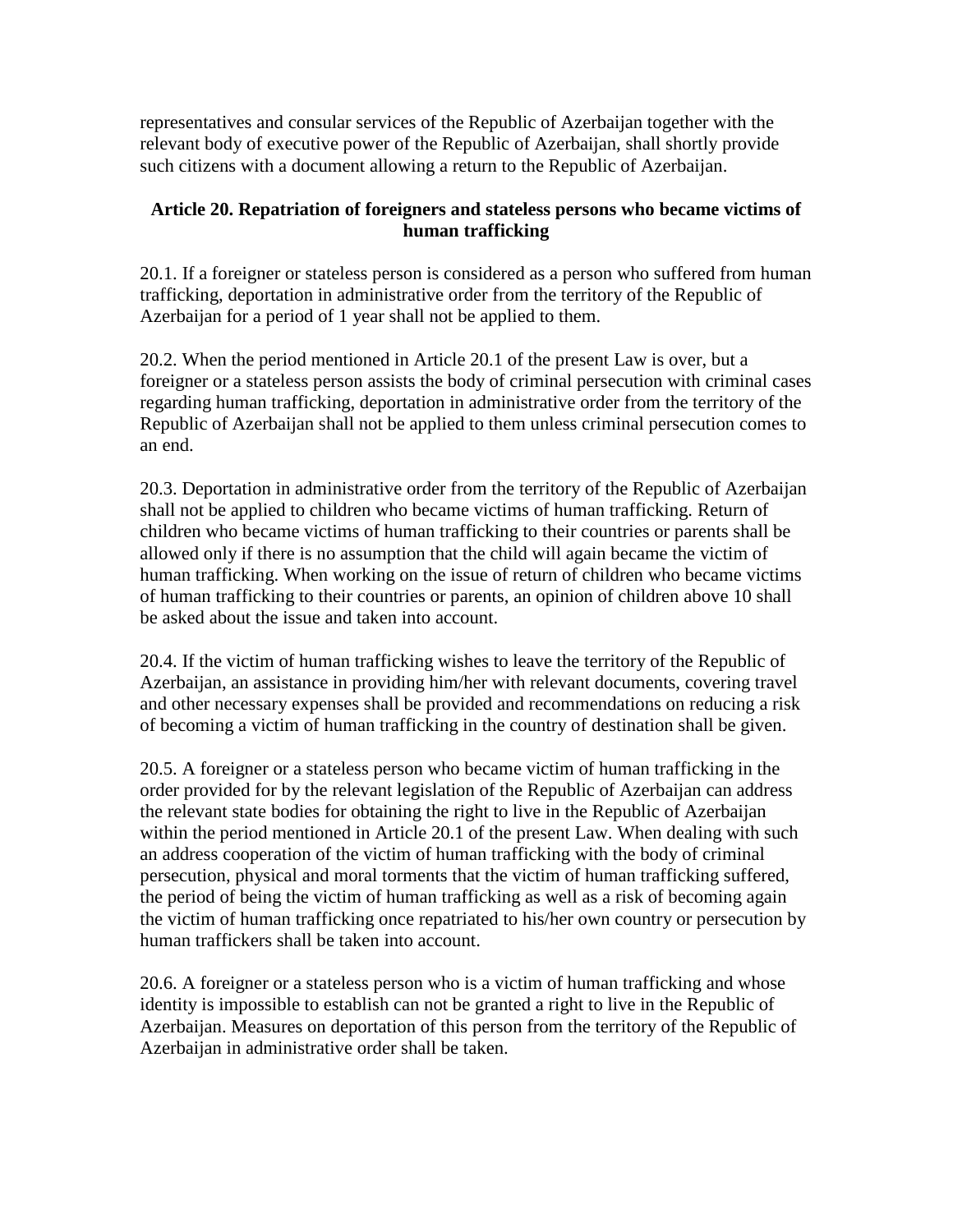20.7. A victim of human trafficking who was granted a right to live in the Republic of Azerbaijan obtains a status of immigrant and enjoys all rights and liabilities deriving from this status.

### **CHAPTER V. PARTICULARITIES OF DEALING WITH CASES OF HUMAN TRAFFICKING AND RESPONSIBILITY FOR HUMAN TRAFFICKING**

### **Article 21. Responsibility for human trafficking**

21.1. Individuals participating in human trafficking shall be brought before criminal responsibility in accordance with the legislation of the Republic of Azerbaijan.

21.2. Action or inaction of an official that may create conditions for human trafficking shall lead to criminal responsibility in accordance with the legislation of the Republic of Azerbaijan.

21.3. A foreigner or a stateless person who is assumed of being engaged in human trafficking shall not be granted an access to the territory of the Republic of Azerbaijan and entry visas issued to them shall be considered void.

### **Article 22. Confiscation and use of property obtained from human trafficking**

22.1. All the property obtained from human trafficking (real estate, financial means, securities and other property) shall be confiscated by the court decision in the order provided for by the legislation and shall be transferred to especially established assistance fund for the victims of human trafficking.

22.2. Means collected at assistance fund for the victims of human trafficking shall be directed to paying out compensation for victims of human trafficking, their social rehabilitation, medical and other necessary expenses.

22.3. Transparency shall be observed in administration of and spending means of assistance fund for the victims of human trafficking. Legal grounds of the activity of assistance fund for the victims of human trafficking shall be determined by the relevant body of executive power of the Republic of Azerbaijan.

#### **Article 23. Paying compensation for the damage to victims of human trafficking**

23.1. Courts shall decide on issues of paying compensation for material and moral damage to persons who suffered from human trafficking

23.2. Damage to persons who suffered from human trafficking shall be paid off from the property of human traffickers in accordance with the procedural legislation. If this property would not suffice, a damage, by court decision, can be paid out from assistance fund for the victims of human trafficking.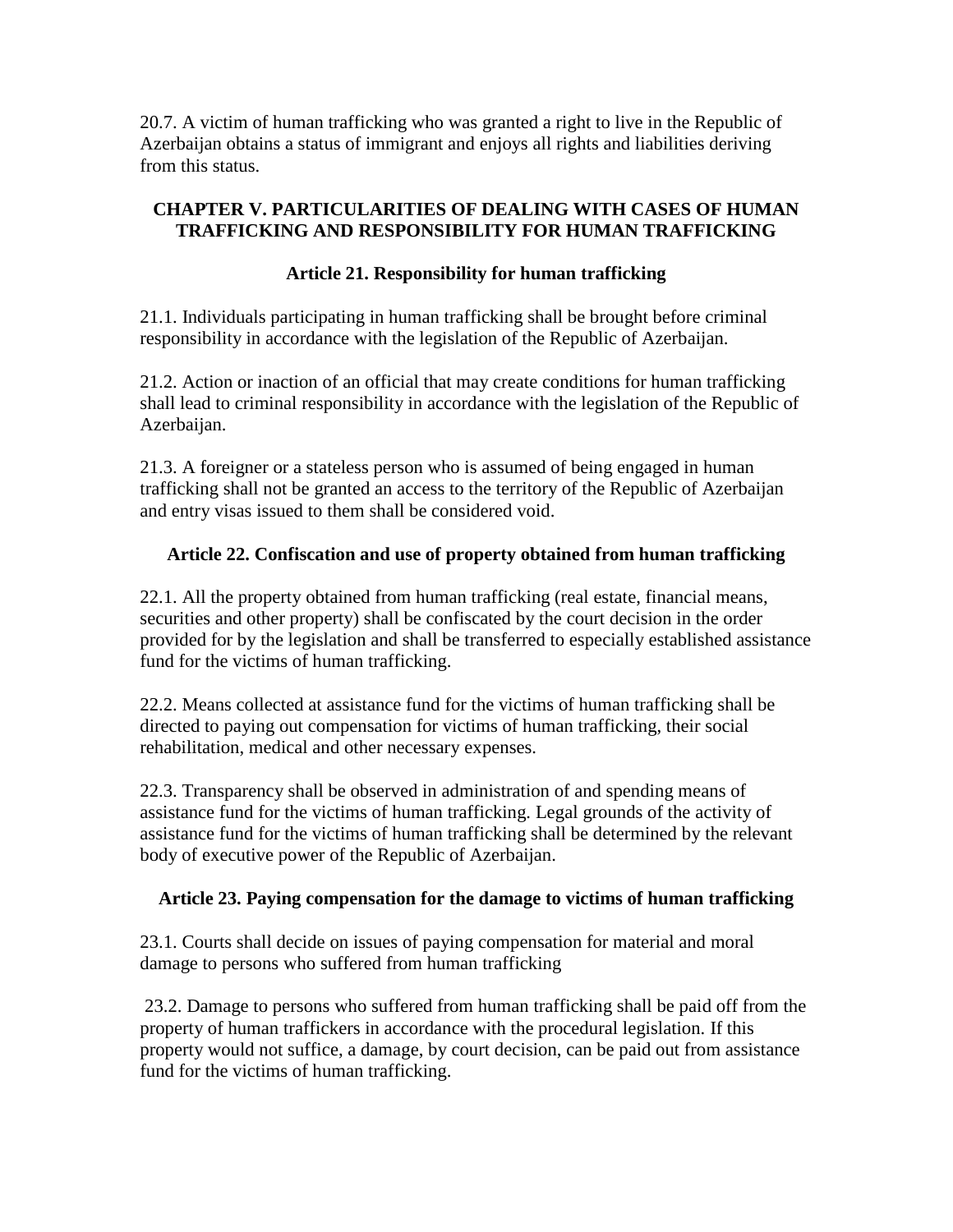#### **Article 24. Particularities of dealing with the cases of human trafficking**

24.1. In accordance with the legislation of the Republic of Azerbaijan criminal cases on human trafficking as well as cases on paying compensation for damage resulting from human trafficking can be considered at a closed court sitting by the decision of the court on the basis of an address of the victim of human trafficking.

24.2. With an aim to ensure the security of the victim of human trafficking and to prevent influence of human traffickers on them as well as taking into account physical and psychological condition of the victims of human trafficking the victims of human trafficking can be provided with an opportunity to testify during court examination by using technical means (TV-bridge, video-recording and so on).

### **Article 25. Responsibility of legal persons for human trafficking**

25.1. A legal person (its branch or representative) functioning in the territory of the Republic of Azerbaijan can be liquidated by the court decision in accordance with the legislation of the Republic of Azerbaijan for its ties with human trafficking.

25.2. When the legal person, whose ties with human trafficking have been identified, is liquidated, all its means shall be transferred to the account of the assistance fund for the victims of human trafficking.

### **CHAPTER VI. INTERNATIONAL COOPERATION IN THE FIELD OF FIGHTING HUMAN TRAFFICKING**

#### **Article 26. International cooperation in the field of fighting human trafficking**

The Republic of Azerbaijan in accordance with international treaties to which it is a party shall cooperate in the fight against human trafficking with foreign countries and their law-enforcement agencies and with international organizations dealing with fighting against human trafficking.

### **Article 27. Jurisdiction of the Republic of Azerbaijan over the crimes connected with human trafficking**

Citizens of the Republic of Azerbaijan, foreigners and stateless persons who committed crimes connected with human trafficking shall be brought before responsibility on the basis of the Criminal Code of the Republic of Azerbaijan regardless where they committed the crimes.

#### **Article 28. Legal assistance on criminal cases on human trafficking**

Rendering legal assistance on criminal cases on human trafficking shall be conducted in accordance with international treaties to which the Republic of Azerbaijan is a party and the legislation of the Republic of Azerbaijan on legal assistance in criminal cases.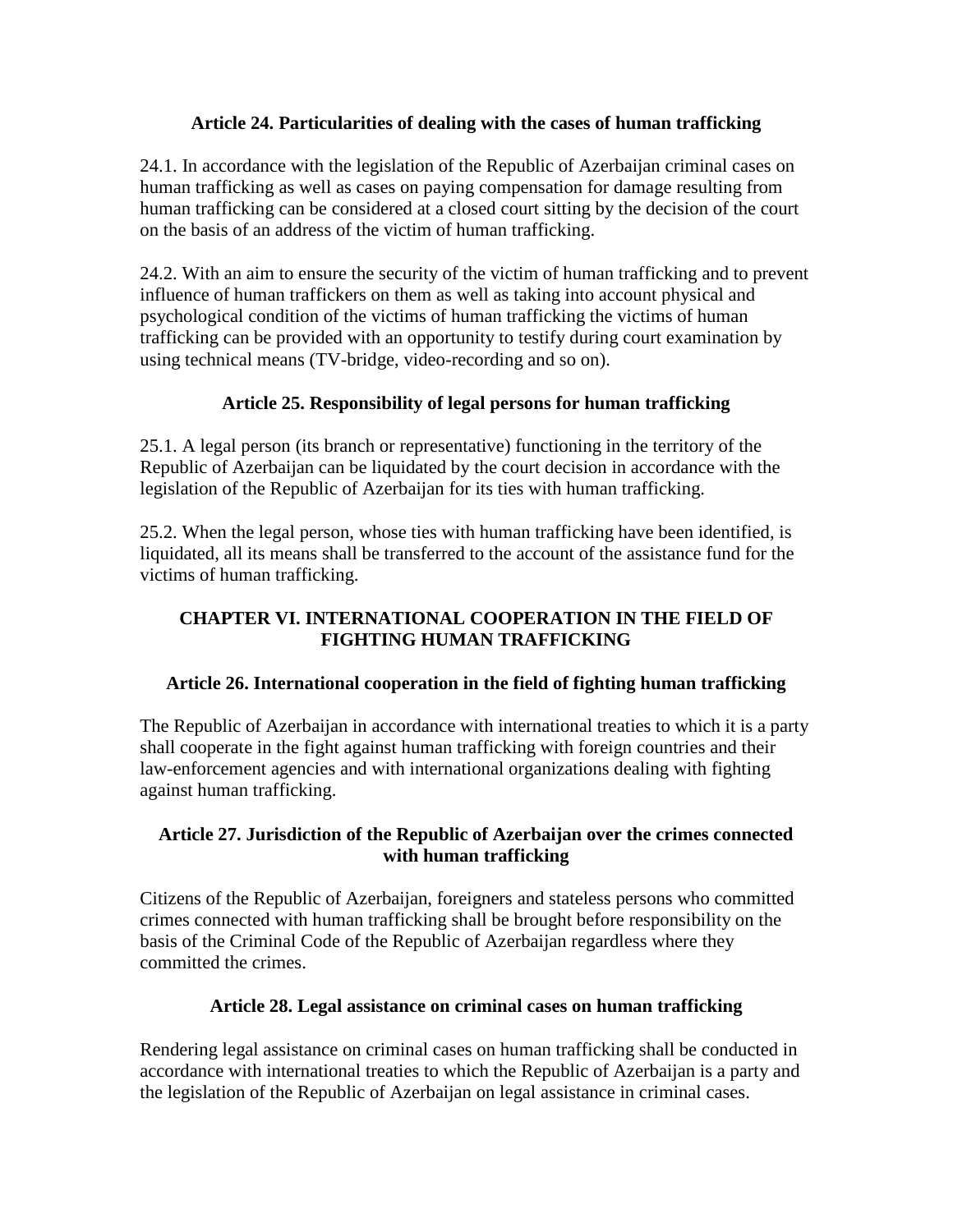#### **Article 29. Surrender of persons who committed a crime connected with human trafficking**

Human traffickers and other persons participating in actions to do with human trafficking can be extradited to a foreign country for bringing before responsibility or execution of the applied punishment in accordance with international treaties to which the Republic of Azerbaijan is a party and the legislation of the Republic of Azerbaijan.

### **CHAPTER VII. FINAL PROVISIONS**

#### **Article 30. Responsibility for the violation of the law**

Natural and legal persons shall bear responsibility for the violation of this law in accordance with the legislation of the Republic of Azerbaijan.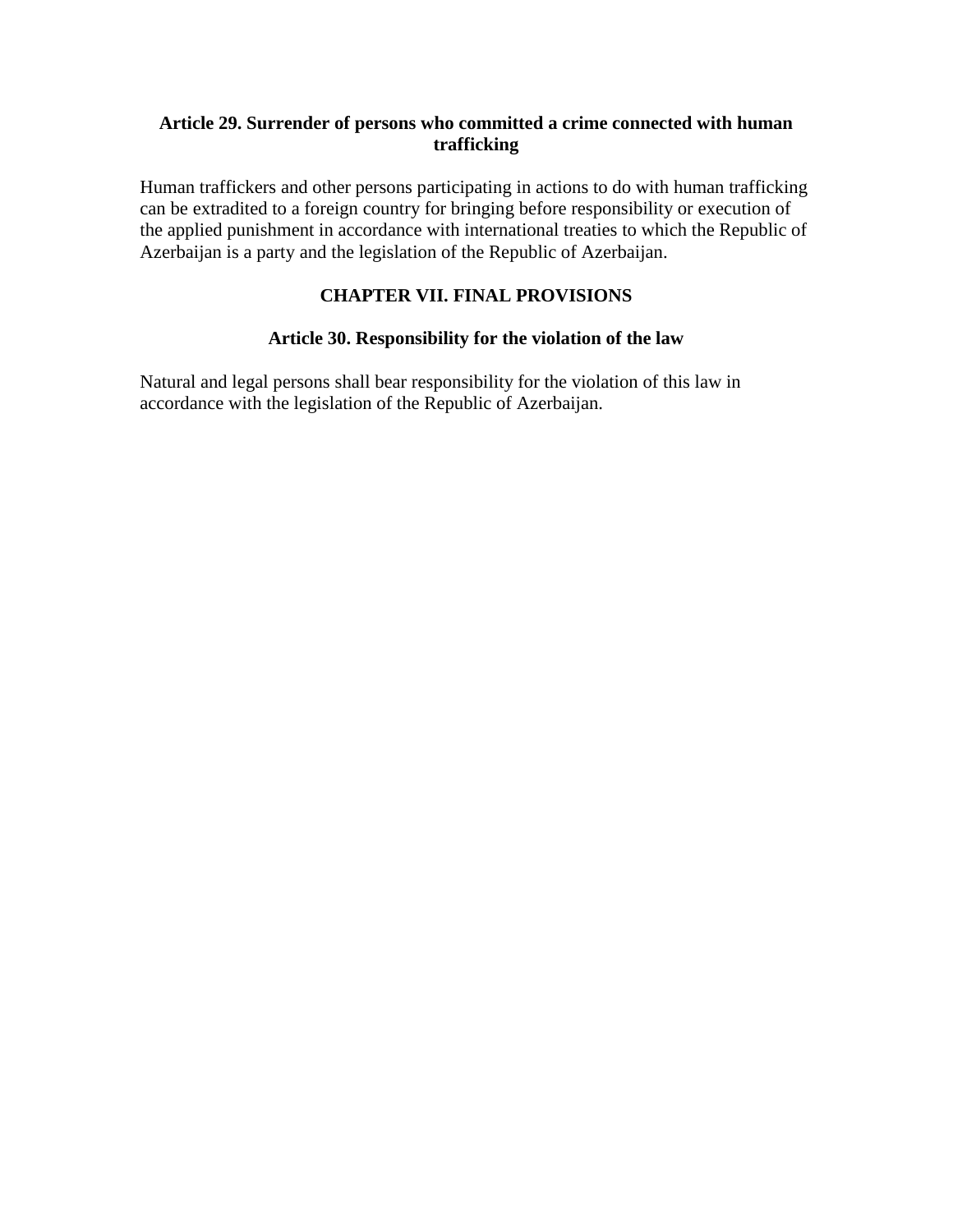# **AZERBAIJAN**

# **Presidential Decree on Enactment of the Law on trafficking in persons**

## **2005**

In order to provide enactment of the adopted Law on Trafficking in Persons I decide hereby:

1. To assign the Cabinet of Ministers within the next two months to:

1.1 Prepare and submit president proposals on the alignment of national legislation to this law;

1.2 Align internal acts and orders of the Cabinet of Ministers and other relevant government agencies to this law and to report to president on related issue;

1.3 Develop rules on establishment, funding, operation as well as monitoring special entities as specified in the paragraph 12.3 of this law and to report to president on related issue;

1.4 Develop rules on social rehabilitation of the VoTs (VoTs) as specified in the paragraph 15.5 of this law and to report to president on related issue;

1.5 Determine amount of the compensatory fee paid to the VoTs during their reintegration as specified in paragraph 17.2 of this law and to report to president on related issue;

1.6 Design legal basis for operation of Aid Fund for VoTs as specified in paragraph 22.3 of this law and to report to president on related issue;

1.7 Draft act on types of charges for violation of this law and to submit to president;

1.8 Settle within its mandate all issues related to the application of this law.

2. To determine that:

2.1 President shall be "the relevant implementing agency" indicated in paragraphs 6.1 and 7.5 of this law;

2.2 The Cabinet of Ministers shall be "the relevant implementing agency" indicated in paragraphs 9.5 (2nd part of clause), 10.3, 12.3, 15.5, 17.2 and 22.3 of this law;